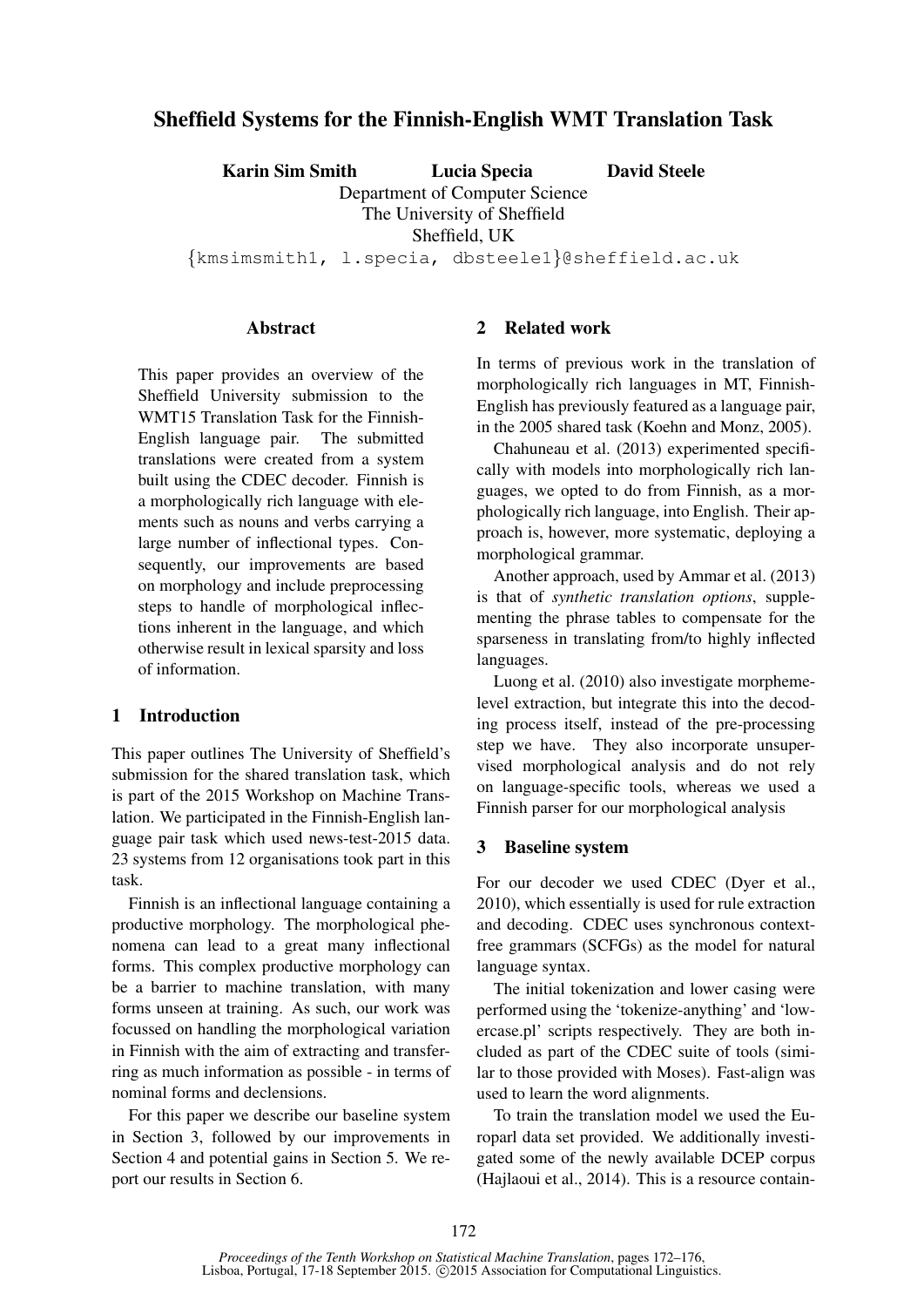ing multilingual output from the European Parliament beyond the plenary sessions of Europarl that has recently been made available for use. It contains the parliamentary reports (from the parliamentary committees of the European Parliament), oral and written questions, and press releases, and alignments can be derived for any language pairs in the language matrix. However, through experimentation we discovered issues with misalignments and determined better alignments when isolating the parliamentary reports from the questions and deriving them separately. We subsequently also isolated the press releases and aligned those as well. Although taken as a whole, the system seemed to actually cope with poor alignments - we subsequently experimented with the entire DCEP corpus (Hajlaoui et al., 2014) and achieved comparable results.

The grammar extraction is made up of SCFGs, which generate strings in two languages. The process ultimately builds an SCFG translation grammar (typically from a word-aligned parallel corpus) and in this case is a HIERO grammar . For the purposes of increased speed, per-sentence grammars (PSGs) were used in the translation. PSGs only contain rules that match a single sentence (filtered from larger grammars) and, despite the fact that rules are created for each individual sentence to be translated, they are quickly loadable.

For our Language Model we examined two different approaches. The basic approach purely used the given Europarl dataset, whilst the enhanced approach incorporated a partial selection of monolingual Newscrawl data (provided) taken from the Gigaword corpus in addition to the Europarl data. During experimentation we found that adding the extra Newscrawl data to the language model significantly improved the BLEU score (+0.5). However, due to time constraints we were unable to test this improvement alongside our stemming experiments (Section 4) so did not obtain a compound score (for stemming coupled with the additional monolingual data), which we believe could have been significantly better.

The final output translation initially only had the first letter in every sentence changed to uppercase. The translation was then converted into the SGML format using the 'wrap-xml.perl' script. Unfortunately, just simply converting the initial letter in each of the sentences led to a comparatively poor BLEU-cased score, which we decided had to be improved (see True-casing in section 4)

### 4 Improvements

#### 4.1 Morphological stemming

Our main improvement to the system was based on the idea that there is a need to deal with the highly inflectional nature of Finnish, as the source language. The fact that Finnish is a morphologically rich language is problematic for machine translation systems. For example, it has 15 grammatical cases which results in a great many declensions of the nouns. This in turn leads to a great deal of lexical sparsity when estimating parameters for the translation model. Ultimately, there is a high incidence of out of vocabulary words, and valuable linguistic information is lost. While inflected forms may have occurred at training time, this means that the simple base form will not necessarily be resolved at decoding time. Even if base forms occurred in training, the inflectional form at decoding time will generally fail to match. The agglutinative nature of Finnish increases the problem further, as many nouns are compounded.

We therefore parsed our data using the Turku Finnish Dependency Parser (Haverinen et al.,  $2014$ ) which is now available<sup>1</sup>. This parser works efficiently and we were able to process raw input text. The resulting parsed files allowed us to extract the base form of each inflected noun in addition to the parts of speech, dependencies, and grammatical case information. Of this we used the base form and grammatical case information to replace each inflected noun occurring in the test data with its base form, in addition to a place marker for cases deemed relevant. By this we mean that the nominative form, for example, does not result in inflectional variation, nor does it incorporate additional grammatical information, which would be of relevance in English. Often the inflections in Finnish become prepositions in English, so our hope was to retain this additional grammatical information and rely on the case placemarker being aligned to the relevant preposition in English. We decided not to include declensions where the declined form could be ambiguous, and left those unmodified.

We subsequently trained the alignments with our marked up test data. We used the base form and grammatical case information for each noun

<sup>1</sup> http://turkunlp.github.io/Finnish-dep-parser/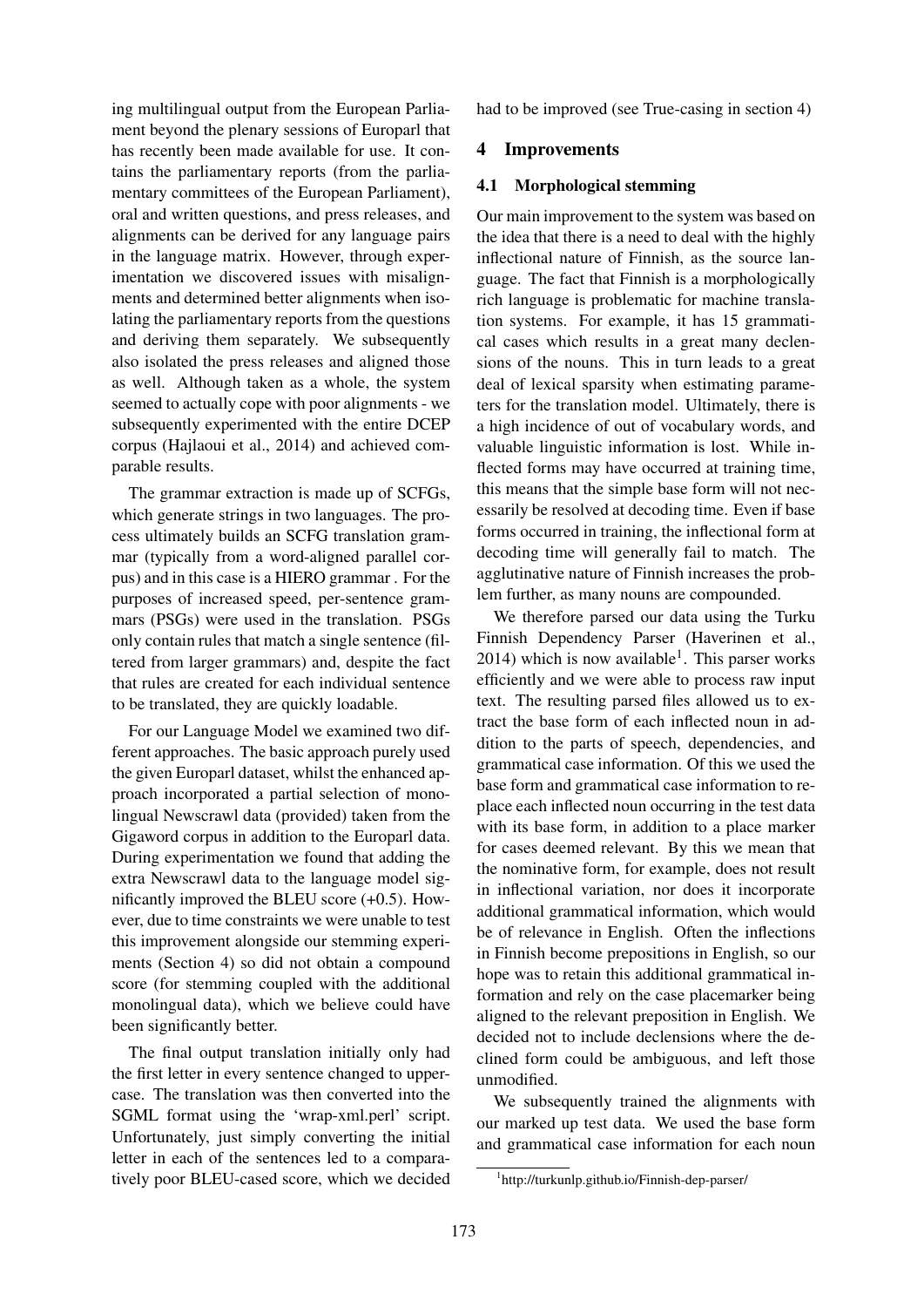occurring in the training and test data and extracted lists of nouns where appropriate.

# 4.2 Issues encountered with stemming

Of course there is also inflectional variation within some cases, so a strict one-to-one mapping will not necessarily hold true. We did not substitute the base form for plural inflections, which did however result in losses, and which we would attempt to handle better in any future task. More problematic is the fact that a noun can decline in a similar manner for different cases - for example, the word 'kirjan' can be the base form of 'kirja', which means 'book', inflected in the genitive and accusative case - both have the same inflectional form. We dealt with this by only substituting the forms where there was no ambiguity. We determined that this was why we were not seeing improvements that were as significant as we had hoped. In addition, our attempts to rectify the issue were not sufficiently tuned.

Interestingly, we got good results when we only stemmed the nouns in the training set that also appeared in the dev and test sets (not submitted). This suggests that when we stemmed as many nouns as we could, it appeared to do as much harm as good and effectively cancelled itself out.

# 4.3 Filtering

We attempted an experiment with filtering, based on research proving that the translation direction of the training data makes a significant difference for both the translation model and the language model (Kurokawa et al., 2009; Lembersky et al., 2013; Lembersky et al., 2012). This research indicates a qualitative improvement with much less data. It would seem logical that training on translated data already incorporates some of the crosslingual transfer which is performed by a human translator, and therefore is valuable to capture.

To this end we constructed a directional corpus, filtering the whole of the Europarl for excerpts which were originally in the Finnish language. We did this by tracking the 'language' attribute in the markup to filter out any contributions which had originally been in Finnish. Once we had filtered these out we matched them with corresponding excerpts in the target language, in our case English. One major issue here was that due to the fact that there are only 26 Finnish members of the European Parliament out of a total number of 750, the

amount of data that is in Finnish is relatively small. Our resulting filtered data corpus contained just 81,444 lines or sentences. This seemed to prove insufficient to influence the overall score. Unfortunately the DCEP data (Hajlaoui et al., 2014) has no way of determining what the original language was, and thus we had no additional sources for our filtered data.

# 4.4 True-casing (for BLEU-cased scores)

Due to an initial low BLEU-cased score it was decided that the true-casing had to be enhanced beyond simply capitalising the first letter of each sentence. In addition, time constraints and limited experience with available casing tools led to the creation of a relatively short script in order to improve the casing for the translated sentences. Two simple methods were implemented:

- Firstly, capitalisation statistics (ignoring first words) were taken from the unmodified Europarl corpus and applied to each individual word in the automated translation. For example, there would be instances in the corpus where 'The' appears with a capital 'T' as part of a name, and if this was applied directly then all occurrences of 'the' in the output translation would then be capitalised. Clearly this would not be acceptable and so a ratio of capitalised 'The' versus lower-case 'the' was recorded and if it was over a set limit then all occurrences of 'the' would be capitalised or else none would be. By itself this still has a number of limitations, but it was surprisingly accurate in this case, improving our original BLEU-cased score by nearly +2.0.
- Secondly, each sentence from our automated translation was then cross referenced with its respective sentence in the unmodified source text. Then, for each capitalised word in the source that also appeared in the output translation the capitalisation was carried over and applied. This was particularly effective for items such as place names and other named entities. This second option further enhanced the BLEU-cased score and bought the disparity levels (between cased and non-cased) largely in line with the other submissions (e.g. roughly -1.0).

It should be noted that this approach has its limitations and in the future it is anticipated that ro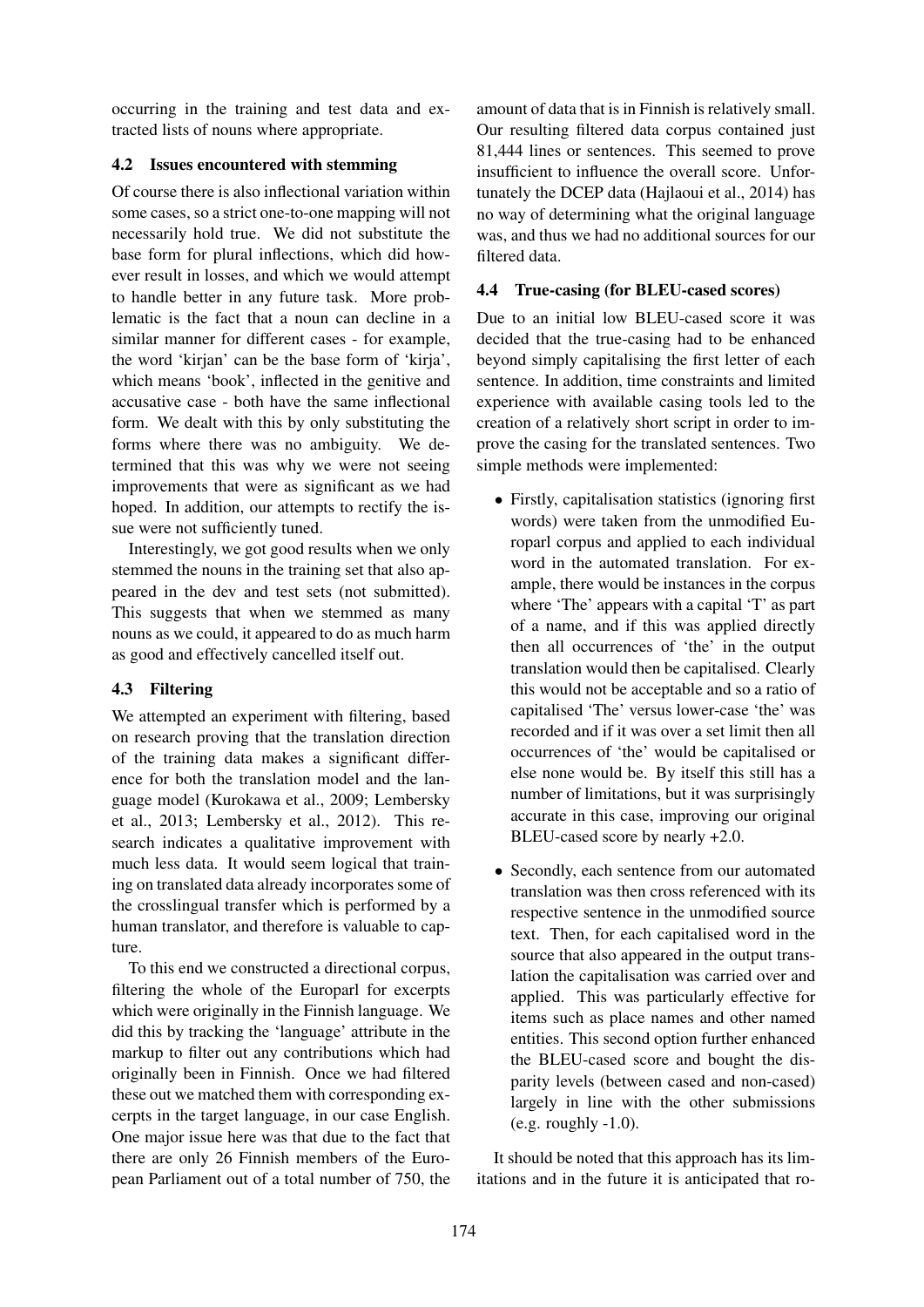bust, tried and tested tools such as the Moses Truecaser/Recaser will be used to undertake any required casing tasks.

## 5 Alternative enhancements

## 5.1 Compound splitting

We also attempted to address the issue of compound splitting, given that Finnish is agglutinative in nature and so has many compound nouns which compact the grammatical inflections. The parsed files usefully gave us the compound forms of our nouns, however, due to lack of time we could not refine our implementation sufficiently.

## 5.2 Improved Language Model

The primary experimentation of using an enhanced language model that incorporated some of the Newscrawl data showed promising results. Ideally it would have been useful to spend time experimenting with various language models in order to gauge which aspects either positively or adversely affected the output translation. Clearly, for this task the Newscrawl data was largely in domain, and so the full set could have been an appropriate addition to be used in order to further enhance the language model and ultimately produce a more fluid output.

## 6 Results

Our primary results are displayed in Table 1.

| System             | <b>BLEU</b> | Cased | TER   |
|--------------------|-------------|-------|-------|
| Europarl only      | 12.9        | 12.3  | 0.791 |
| Europarl+Newscrawl | 13.4        | 12.5  | 0.792 |
| Europarl+Stemming  | 13.4        | 12.4  | 0.792 |

Table 1: Showing the respective BLEU, BLEU-Cased, and Translation Error Rate scores of the three different systems.

Essentially the improvements over the baseline (Europarl only: 12.9) are fairly significant in both cases. This does appear to suggest that extending the language model and applying stemming (separately in this case) are both pertinent enhancements that can be used to improve the overall output translation. However, the fact that the system with fairly extensive stemming is comparable to a standard Europarl system with a slightly enhanced language model highlights a couple of points:

- Further extending the language model should carry significant gains and produce a smoother final translation.
- Stemming has potential, but our methods were a little too simplistic and some of the issues we encountered appeared to cause damage. This suggests using more robust and complex methods to handle the problems and ambiguity could produce much stronger improvements.
- There is potential to combine an extended language model and stemming information in the same system, which again should produce significant improvements.

# 7 Conclusions

In this paper we presented our submission, which was produced from a system built using the CDEC decoder. Our improvements included preprocessing to deal with morphological variation in Finnish, as the source language, and an attempt at directional filtering. It appeared that as this was our first submission, we were starting from scratch and had significant time consuming groundwork preparation to perform before any enhancements could me made. Ultimately, a number of improvements were made, but the results were not as strong as initially hoped, and we found that ambiguity and other issues encountered during the stemming introduced a degree of damage, which in turn seemed to put a glass ceiling on our BLEU scores. As such, these problems need to be dealt with in a more concrete and elegant manner.

Finally, using a lightly extended (in domain) language model produced a positive result and so there is scope to explore this avenue further. It is anticipated that experimenting with, and managing the language model could well produce significant gains.

## **References**

- Waleed Ammar, Victor Chahuneau, Michael Denkowski, Greg Hanneman, Wang Ling, Austin Matthews, Kenton Murray, Nicola Segall, Yulia Tsvetkov, Alon Lavie, and Chris Dyer. 2013. The CMU machine translation systems at WMT 2013: Syntax, synthetic translation options, and pseudo-references. In *Proceedings of the Eighth Workshop on Machine Translation*.
- Victor Chahuneau, Eva Schlinger, Noah A. Smith, and Chris Dyer. 2013. Translating into morphologically